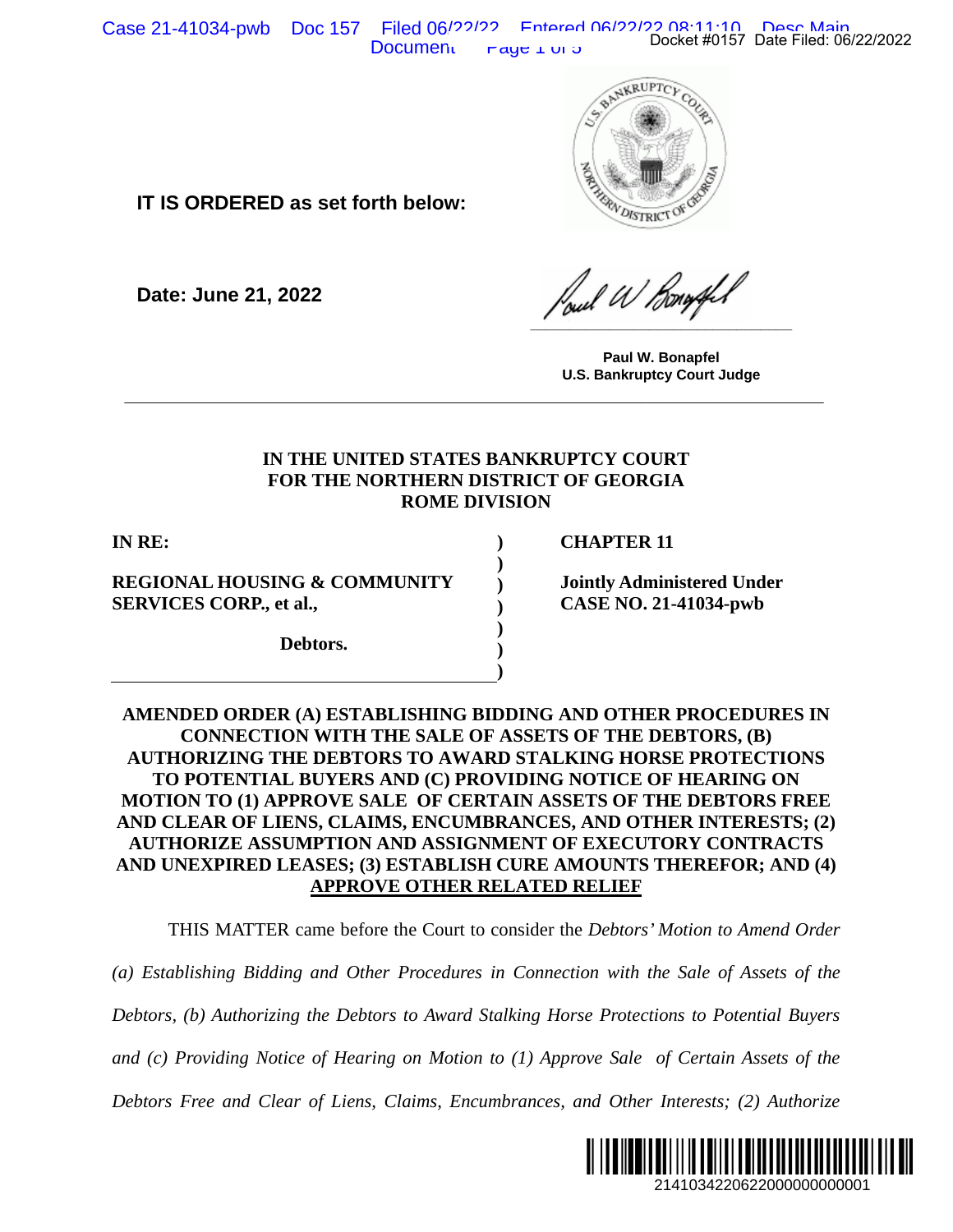## Case 21-41034-pwb Doc 157 Filed 06/22/22 Entered 06/22/22 08:11:10 Desc Main Document Page 2 of 5

*Assumption and Assignment of Executory Contracts and Unexpired Leases; (3) Establish Cure Amounts Therefor; and (4) Approve Other Related Relief* (the "**Motion to Amend**") filed by the above-captioned debtors and debtors and debtors-in-possession (collectively, the "**Debtors**")[1](#page-1-0) on June 21, 2022. Pursuant to the Motion, the Debtors seek entry of a Proposed Amended Order modifying certain deadlines with respect to the sale and modifying the bidder protections approved by the bid procedures order entered on May 11, 2022 [Dkt. No. 145] (the "**Bid Procedures Order**")<sup>[2](#page-1-1)</sup>.

The Court having considered the Motion, the record in the case, and after due deliberation and consideration, and for good and sufficient cause appearing therefor:

## IT IS HEREBY ORDERED AS FOLLOWS:

- 1. The Motion is GRANTED as set forth herein.
- 2. Subject to objections as set forth below, the Bid Procedures Order is amended as

follows:

a. The Debtors are authorized, in their discretion, to award a Stalking Horse Bidder (or Stalking Horse Bidders) a break-up fee of up to 3% of the cash purchase price set forth in such Stalking Horse APA plus actual documented out-of-pocket expenses for title reports, environmental reports, surveys, and other reports approved by the Seller (collectively, the "**Third Party Reports**") up to a cap of \$85,000 (the "**Break-Up Fee**") and other customary bid protections without further order of this Court. The Third Party Reports shall be posted in the data room and available for review by other potential bidders.

<span id="page-1-0"></span><sup>&</sup>lt;sup>1</sup> The Debtors in these Chapter 11 cases include: Regional Housing & Community Services Corporation, RHCSC Columbus AL Holdings LLC, RHCSC Columbus Health Holdings LLC, RHCSC Douglas AL Holdings LLC, RHCSC Douglas Health Holdings LLC, RHCSC Gainesville AL Holdings LLC, RHCSC Gainesville Health Holdings LLC, RHCSC Montgomery I AL Holdings LLC, RHCSC Montgomery I Health Holdings LLC, RHCSC Montgomery II AL Holdings LLC, RHCSC Montgomery II Health Holdings LLC, RHCSC Rome AL Holdings LLC, RHCSC Rome Health Holdings LLC, RHCSC Savannah AL Holdings LLC, RHCSC Savannah Health Holdings LLC, RHCSC Social Circle AL Holdings LLC, and RHCSC Social Circle Health Holdings LLC.

<span id="page-1-1"></span><sup>&</sup>lt;sup>2</sup> Terms used but not otherwise defines herein shall have the meaning ascribed to such term in the Bid Procedures Order.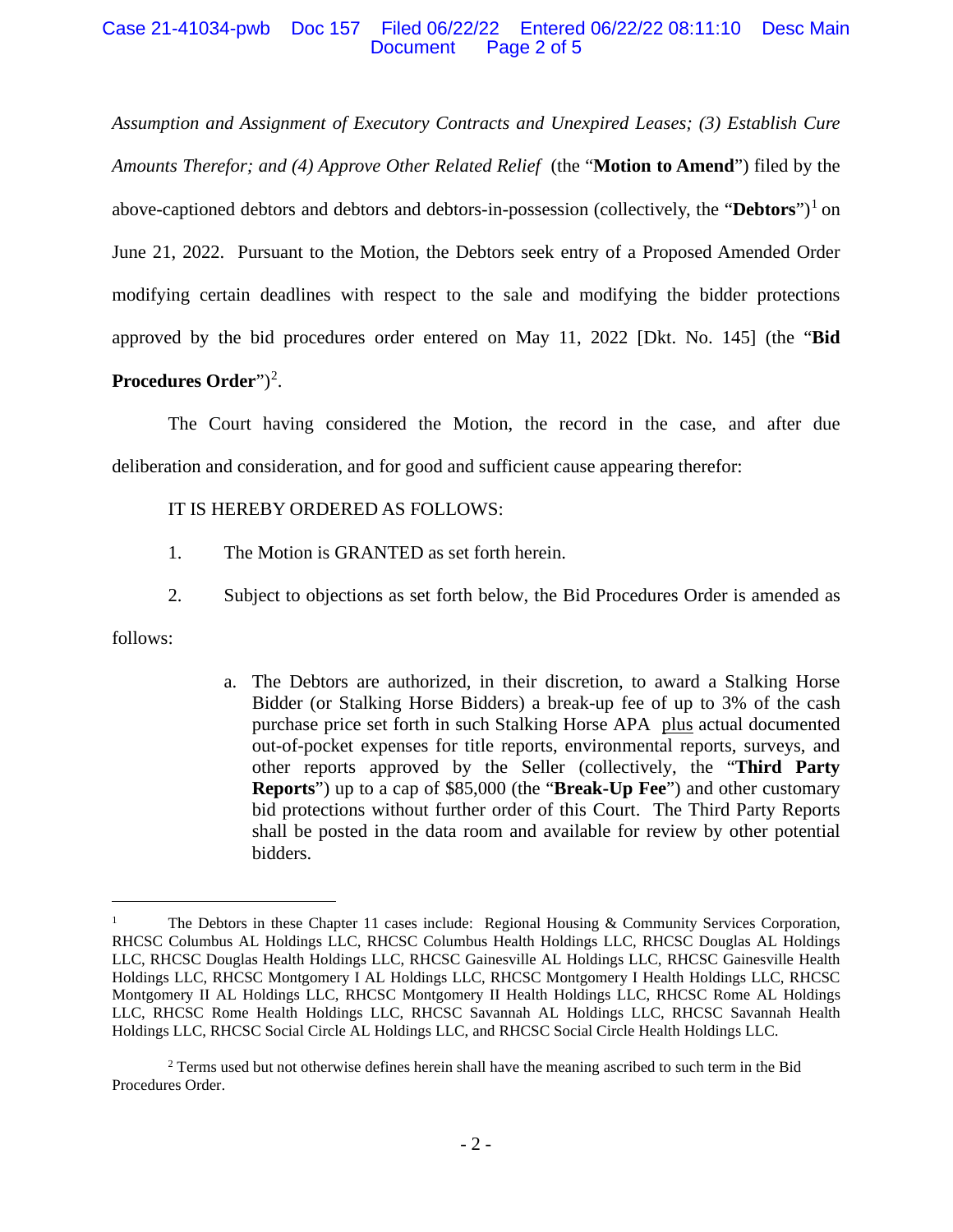## Case 21-41034-pwb Doc 157 Filed 06/22/22 Entered 06/22/22 08:11:10 Desc Main Document Page 3 of 5

- b. The deadline for any Potential Bidders to submit bids intending to compete with the Stalking Horse APA, if any, shall be **July 21, 2022 at 4:00 p.m. (prevailing Eastern Time)** (the "Revised Bid Deadline"). Such bids must be received on or before the Revised Bid Deadline by the Notice Parties.
- c. The Auction shall take place at **10:00 a.m. (prevailing Eastern Time) on July 26, 2022** or such later date as may be determined by the Debtors in consultation with the Bond Trustee (the "Revised Auction Date"). The Debtors shall conduct the Auction at the offices of Scroggins & Williamson, P.C., 4401 Northside Parkway, Suite 450, Atlanta, Georgia 30327, or such other location in Atlanta, Georgia, as shall be selected by the Debtors and communicated to all Qualfied Bidders at least one day prior to the Auction.
- d. The Sale Hearing will be conducted on **July 27, 2022 at 11:00 .m**. The Sale Hearing will be conducted via Zoom using Judge Bonapfel's Virtual Hearing Room. A link to connect to Judge Bonapfel's Virtual Hearing Room is available on his webpage at [https://www.ganb.uscourts.gov/content/honorable-paul-w-bonapfel.](https://www.ganb.uscourts.gov/content/honorable-paul-w-bonapfel) Please join the virtual room 10 minutes prior to the hearing. If you experience difficulty in connection, please contact the law clerk via email at [Beth\\_Harrill@ganb.uscourts.gov](mailto:Beth_Harrill@ganb.uscourts.gov) or by telephone at (404) 215-1020.

3. All other deadlines, terms and provisions of the Bid Procedures Order remain unchanged.

4. This Amended Order is entered subject to objections filed within ten (10) days of the date the Amended Order is entered. If an objection to this Amended Order is timely filed, a hearing will be set upon notice to the Debtors, counsel for the Bond Trustee, the Office of the United States Trustee and the objecting party. If no objection is timely filed, this Amended Order shall be effective as of the date of its entry.

# **[END OF DOCUMENT]**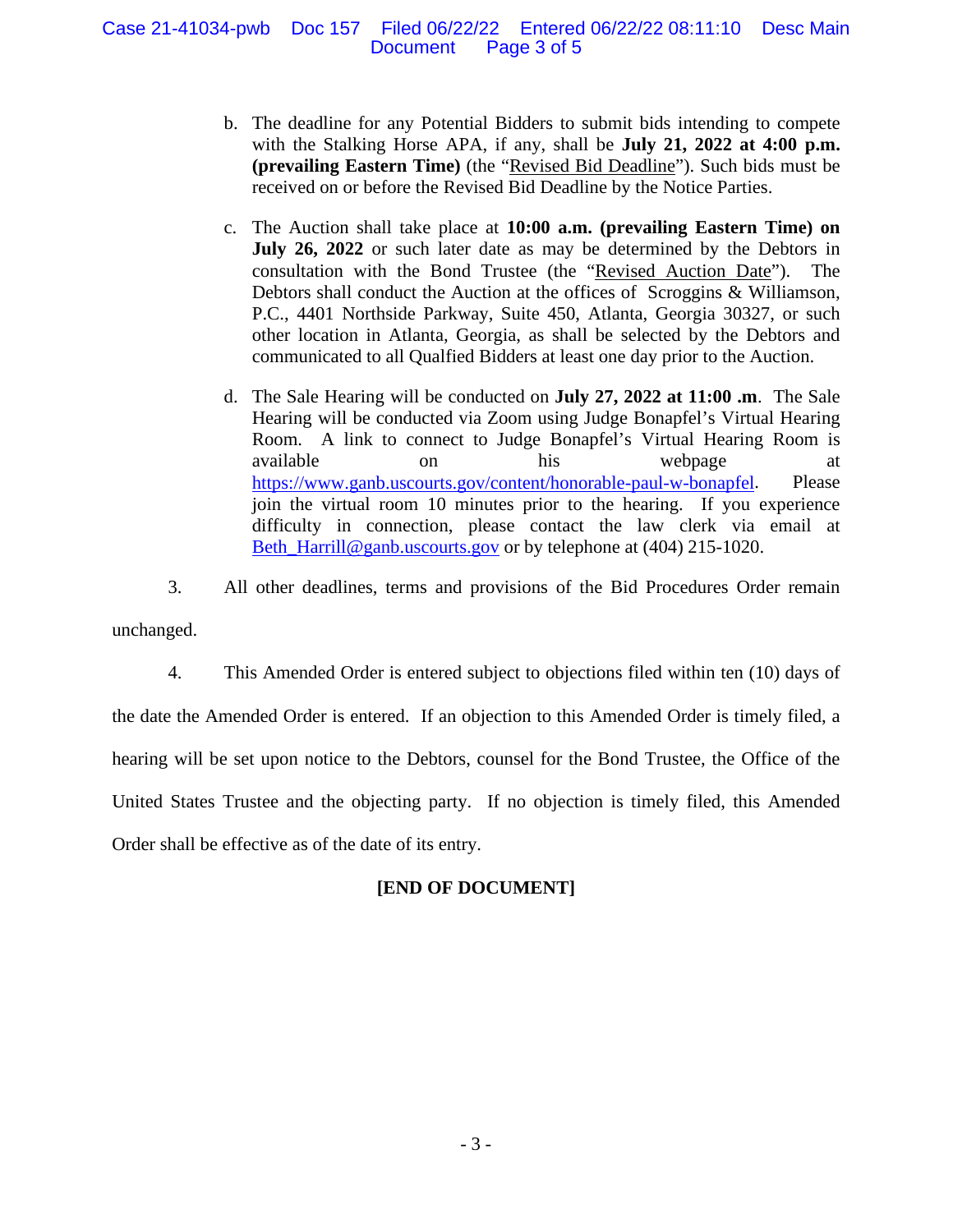## Case 21-41034-pwb Doc 157 Filed 06/22/22 Entered 06/22/22 08:11:10 Desc Main Document Page 4 of 5

Prepared and presented by:

### SCROGGINS & WILLIAMSON, P.C.

/s/ Ashley R. Ray J. ROBERT WILLIAMSON Georgia Bar No. 765214 ASHLEY REYNOLDS RAY Georgia Bar No. 601559 4401 Northside Parkway, Suite 450 Atlanta, Georgia 30327 T: (404) 893-3880 E: rwilliamson@swlawfirm.com aray@swlawfirm.com

*Counsel for the Debtors*

Consented to by:

## GREENBERG TRAURIG, LLP

/s/ Charles W. Azano (with express permission by ARR) JOHN D. ELROD Georgia Bar No. 246604 Terminus 200 3333 Piedmont Road, NE, Suite 2500 Atlanta, GA 30305 Tel. (678) 553-2259 Fax (678) 553-2212 elrodj@gtlaw.com

Kevin J. Walsh (admitted *pro hac vice*) Charles W. Azano (admitted *pro hac vice*) One International Place, Suite 2000 Boston, MA 02110 Tel. (617) 310-6000 Fax (617) 310-6001 walshke@gtlaw.com azanoch@gtlaw.com

*Counsel for UMB Bank, N.A., as indenture trustee*

*No Opposition by :*

*OFFICE OF THE UNITED STATES TRUSTEE*

/s/ Vanessa A. Leo (with express permission by ARR) VANESSA A. LEO Georgia Bar No. 362 Richard Russell Federal Building 75 Ted Turner Drive, SW Atlanta, GA 30303